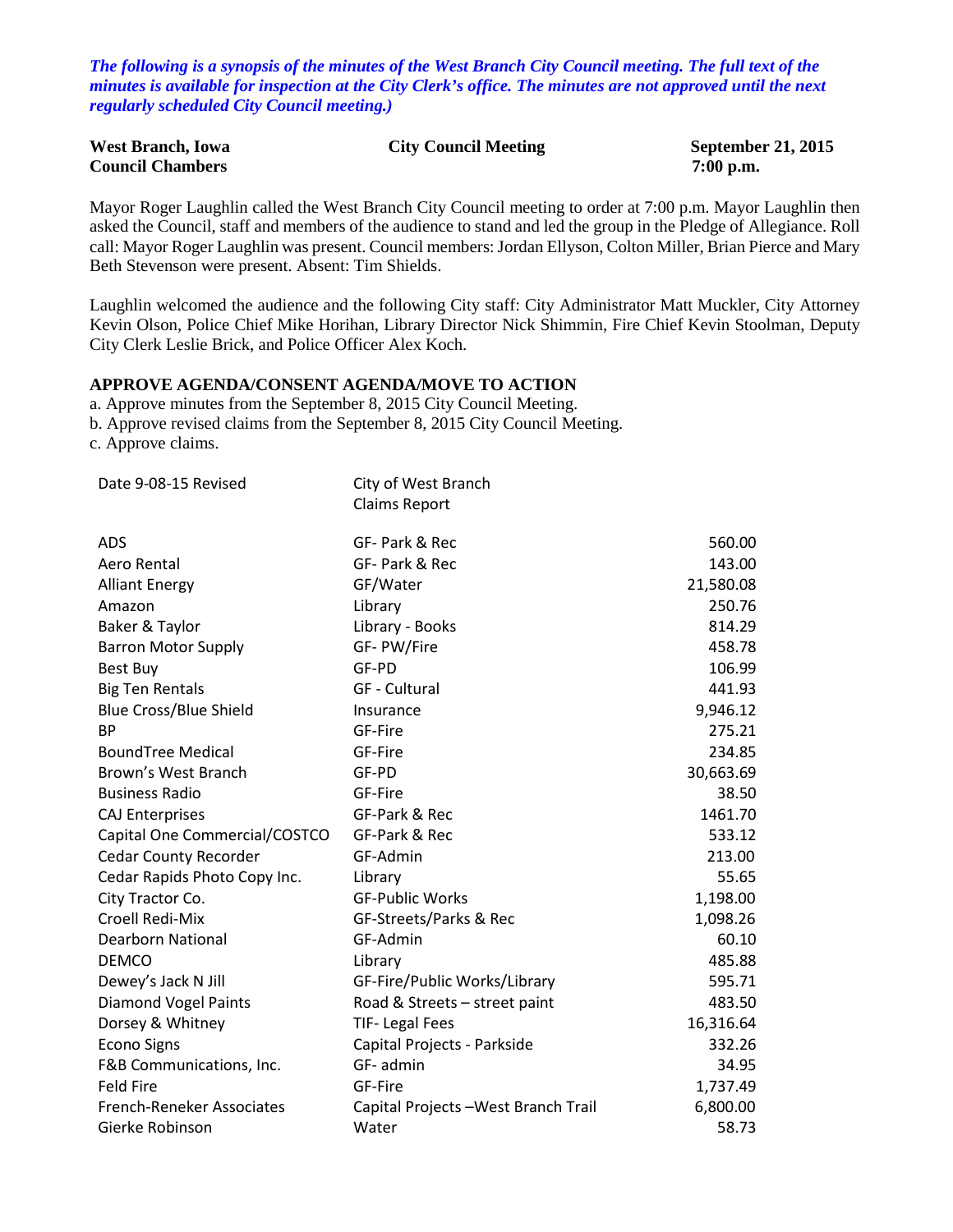| Goerdt, Terry                    | <b>GF-Public Works</b>                 | 525.00     |
|----------------------------------|----------------------------------------|------------|
| Great American Business Prod.    | <b>GF- Commissions</b>                 | 468.00     |
| <b>HD Supply</b>                 | GF-Parks & Rec                         | 59.12      |
| Hansen, Trent                    | GF-PD                                  | 733.59     |
| Hawkins                          | Water                                  | 1624.18    |
| <b>IHEART Media</b>              | GF-Legal                               | 333.00     |
| <b>IMWCA</b>                     | GF- workers comp                       | 4,666.00   |
| Intoximeters                     | GF-PD                                  | 115.00     |
| Iowa Bridge & Culvert            | <b>RUT-Streets</b>                     | 14930.00   |
| Iowa One Call                    | Sewer                                  | 45.00      |
| Iowa State Fair                  | GF-Parks & Rec                         | 1,203.00   |
| <b>IPERS</b>                     | <b>IPERS</b>                           | 4,985.36   |
| John Deere Financial             | Sewer - Uniforms                       | 736.85     |
| Kingdom Graphics                 | <b>GF- Commissions</b>                 | 100.00     |
| L.L. Pelling Company, Inc.       | Capital Projects - Parkside/GF-Streets | 102,616.00 |
| Lenoch & Cilek                   | GF-Streets                             | 15.80      |
| <b>Liberty Communications</b>    | GF/Water/Sewer/RUT                     | 1,185.85   |
| Linn County REC                  | <b>GF-Street Lighting</b>              | 361.48     |
| L-Tron Corp                      | $GF - PD$                              | 339.00     |
| Lynch's Excavating               | Capital Projects - Parkside            | 2,364.00   |
| Lynch's Plumbing                 | Water/Sewer                            | 178.38     |
| <b>Matt Parrott</b>              | GF-Admin                               | 471.46     |
| Mediacom                         | GF-Cable                               | 40.90      |
| Menard's                         | GF-Cultural/Parks & Rec/Cemetery       | 472.34     |
| <b>Midco Diving</b>              | Water                                  | 4,325.00   |
| Midwest Janitorial               | Library/GF                             | 646.56     |
| Oasis Electric LLC               | Cultural - HHTD/GF-Street Lighting     | 8,529.12   |
| Overdrive, Inc.                  | Library-Books                          | 81.94      |
| <b>Pitney Bowes</b>              | GF-Admin                               | 145.32     |
| Port 'O' Jonny                   | GF-Parks & Rec/Cemetery                | 174.00     |
| <b>Pyramid Services</b>          | GF-Cemetery                            | 239.82     |
| <b>QCA Analytical</b>            | Sewer                                  | 1,251.00   |
| <b>Quality Engraved Signs</b>    | <b>GF-Commissions</b>                  | 105.69     |
| <b>Quill Corporation</b>         | GF- Public Works/Parks & Rec           | 114.69     |
| Racom                            | GF-Fire                                | 121,185.38 |
| <b>Register Media</b>            | GF-PD                                  | 628.55     |
| <b>River Products</b>            | GF-Parks & Rec                         | 1,456.75   |
| Russell, Melissa                 | $GF - summer camp$                     | 280.02     |
| Shanelle M. Peden                | Cable                                  | 75.00      |
| Shimmin, Nick                    | Library - supplies                     | 79.52      |
| <b>Speer Financial</b>           | GF-Legal                               | 6,049.75   |
| U of Iowa: State Hygienic Lab    | Water testing                          | 25.00      |
| The Printing House               | <b>GF-Commissions</b>                  | 111.00     |
| Treasurer, State of Iowa         | <b>State Withholding Tax</b>           | 1,586.00   |
| <b>TruGreen</b>                  | GF-Parks & Rec                         | 145.00     |
| <b>United Labs</b>               | Water/GF-Streets                       | 471.10     |
| <b>USGS</b>                      | Stormwater                             | 6,870.00   |
| <b>UPS</b>                       | Sewer                                  | 27.76      |
| <b>US Bank Equipment Finance</b> | GF-Admin                               | 402.16     |
| US Bank Corporate Card           | GF-Parks & Rec/Admin                   | 4,233.17   |
| U.S. Treasurer                   | Payroll Expense                        | 2,124.27   |
| Verizon Wireless                 | GF/Water/Sewer/RUT- phone service      | 774.64     |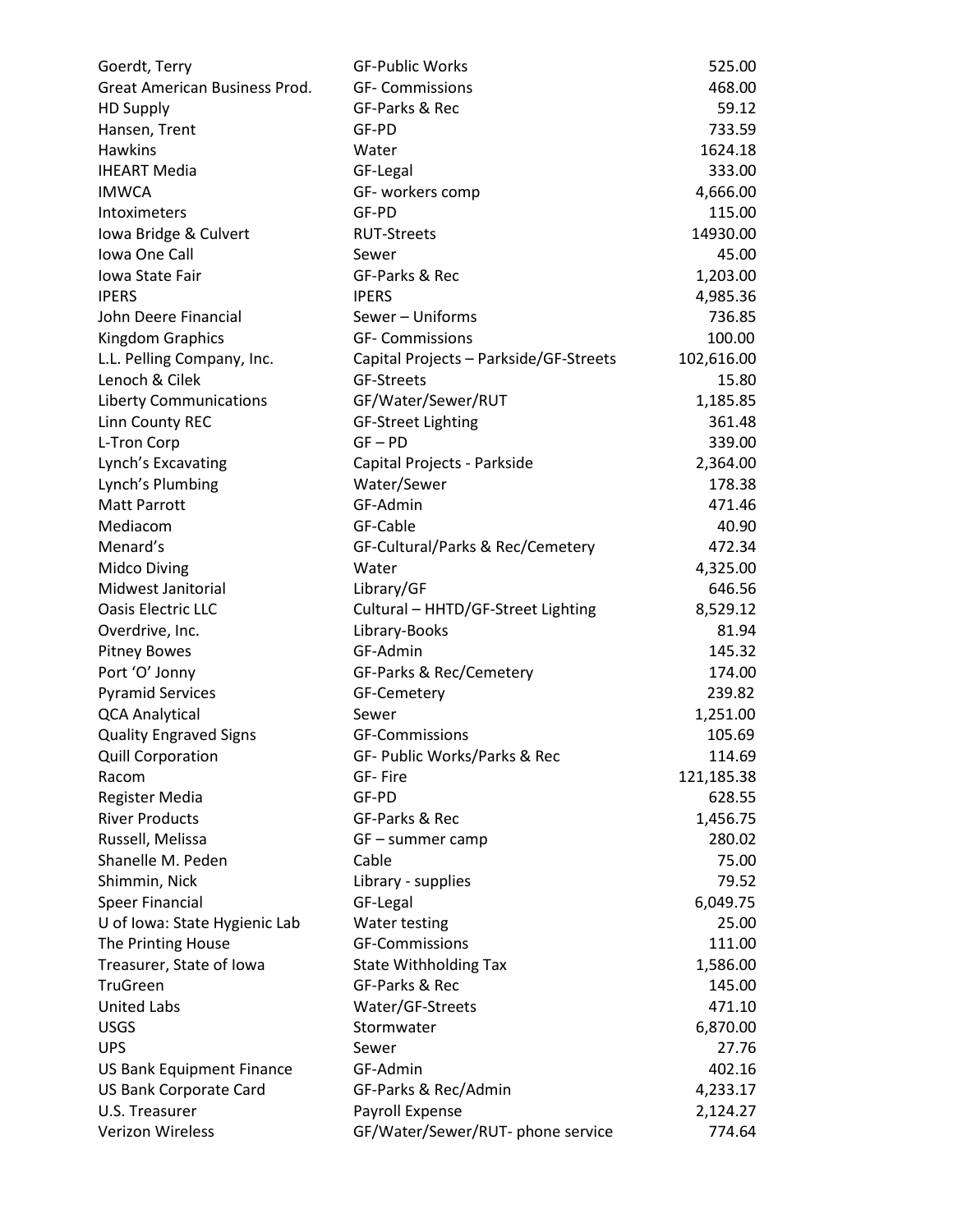| West Branch Family Practice       | $GF - Fire$                           | 128.00     |
|-----------------------------------|---------------------------------------|------------|
| West Branch Ford                  | GF-Streets                            | 42.14      |
| West Branch Repairs               | GF-Streets/Fire                       | 1,096.36   |
| <b>West Branch Times</b>          | GF-Legal/Fire/Cultural                | 3,705.60   |
| Wex                               | GF-Streets/Water/Sewer/Admin          | 1,544.06   |
| Wolf, Travis                      | GF-Fire                               | 312.39     |
| Wood Products of Iowa             | GF-Streets                            | 7,761.00   |
| Zephyr                            | <b>GF-Cultural HHTD</b>               | 968.50     |
|                                   | <b>Grand Total</b>                    | 413,244.76 |
| Date 09-21-15                     | City of West Branch                   |            |
|                                   | <b>Claims Report</b>                  |            |
| Baker & Taylor                    | Library - Books                       | 744.63     |
| <b>Barnhart's Custom Services</b> | GF- PW/Sand Volleyball                | 1,350.00   |
| <b>BP</b>                         | GF-Fire/Cemetery                      | 261.18     |
| Chief Supply Corp.                | GF-Police/Misc. Supplies              | 345.01     |
| Croell Redi-Mix                   | <b>GF-Streets</b>                     | 171.00     |
| ED. M. Feld Fire                  | GF-Fire/Equipment Service             | 600.00     |
| French-Reneker Associates         | Capital Projects - West Branch Trail  | 5,100.00   |
| Gopher Sport                      | GF-Park&Rec/Equipment                 | 824.20     |
| <b>HBK Engineering</b>            | GF/Stormwater- Park and BMP Design    | 4,975.00   |
| Hy-Vee                            | GF-Park & Rec-Summer Camp             | 189.17     |
| <b>IIMC</b>                       | GF-Clerk/Membership Dues              | 180.00     |
| Iowa One Call                     | Sewer/Water-Locates                   | 70.20      |
| <b>JW Concrete</b>                | GF-Streets-Sidewalk Repairs           | 7,050.00   |
| Kingdom Graphics                  | GF- Park & Rec                        | 1,516.50   |
| Lynch Dallas, P.C.                | GF-Police - Policies                  | 667.00     |
| Lynch's Plumbing                  | Sewer - Televise Line                 | 165.00     |
| Mediacom                          | GF-Cable                              | 48.40      |
| Menard's                          | <b>GF-Streets</b>                     | 212.76     |
| Muckler, Matt                     | GF-Admin-Travel Expenses              | 71.70      |
| Payroll Expense                   | Payroll Expense - 8/28 & 9/11         | 28,250.63  |
| Parkside Services                 | GF-Streets-Tires                      | 1,185.52   |
| Paul Stagg                        | Water-Travel Expenses                 | 154.25     |
| Physio-Control Inc                | <b>GF-Fire-Medical Supplies</b>       | 518.83     |
| Plunkett's Pest Control           | GF-Admin/Town Hall                    | 95.18      |
| <b>Quill Corporation</b>          | GF-Fire - Office Supplies             | 89.75      |
| S&S Flatwork LLC                  | GF - Streets - Sidewalk Repairs       | 375.00     |
| Shanelle M. Peden                 | Cable                                 | 150.00     |
| Springdale Agency                 | Tort - Fire Pak Insurance             | 14,656.10  |
| The Iowa Children's Museum        | GF-Park & Rec - Summer Camp           | 42.50      |
| <b>US Bank Corporate Card</b>     | GF-Parks & Rec/Admin/Water/Sewer/Etc. | 3,098.85   |
| Veenstra & Kimm, Inc.             | GF/Water/Streets/Capital Projects     | 9,731.63   |
| West Branch Repairs               | $GF - Fire - Repairs$                 | 130.57     |
| Wex                               | GF-Streets/Cemetery/Police-Gas        | 1,619.74   |
| Wolf, Travis                      | GF - Fire - Travel Expenses           | 69.42      |
|                                   | <b>Grand Total</b>                    | 84,709.72  |

Motion by Ellyson to approve the agenda/consent agenda, second by Pierce. AYES: Ellyson, Pierce, Miller, Stevenson. Motion carried.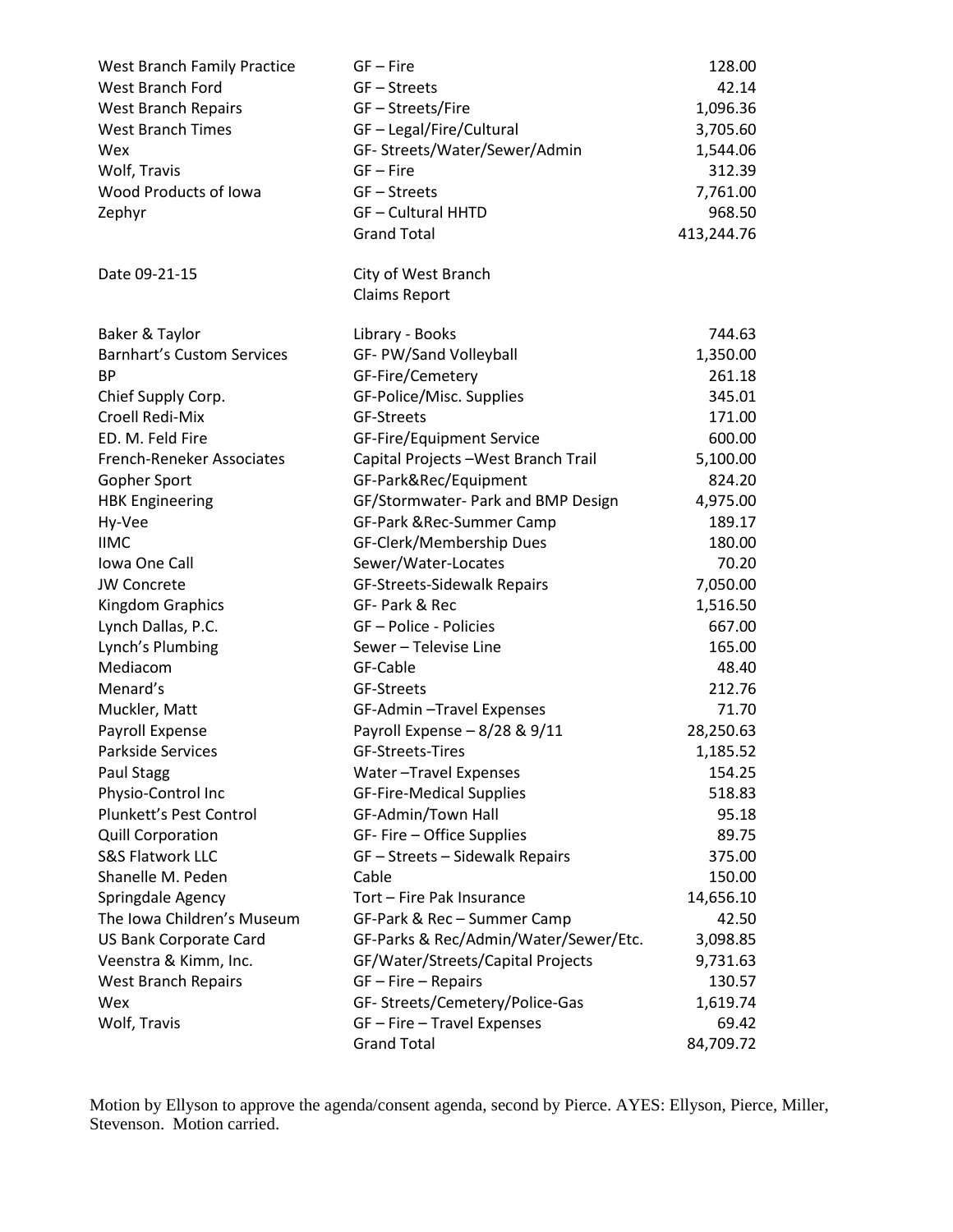## **COMMUNICATIONS/OPEN FORUM**

John Tigrett, 628 E. Main, addressed the Council and asked that they make improvements to the alley behind his home. John Gillenwater, 616 E. Main, told the Council that he had discussed the matter with Public Works Director Matt Goodale and made his preferences known on western and southern portions of the alley adjacent to his property.

# **PUBLIC HEARING/NON-CONSENT AGENDA**

West Branch High School Student Government Adviser Abby Noelck and Student Representatives Jenna Bower and Katie Hovancik – Homecoming Parade.

Abby Noelck and Jenna Bower spoke to the City Council about the West Branch High School Homecoming Parade scheduled for September 30, 2015 at 6:00 p.m.

#### Approve street closures along parade route for the West Branch High School Homecoming Parade on Wednesday September 30, 2015 from 5:45 p.m.–6:45 p.m./Move to action.

Motion by Pierce, second by Ellyson to approve street closures along the parade route for the West Branch High School Homecoming Parade on Wednesday September 30, 2015 from 5:45 p.m.-6:45 p.m. AYES: Pierce, Ellyson, Miller, Stevenson. Motion carried.

#### West Branch Preservation Commission Member John Fuller – Update from the Commission on Designs to Improve Heritage Square.

John Fuller presented the latest design that is being proposed by the Preservation Commission for the Heritage Square area, which included new pavers on the north side of the Square and did not reduce the grass area on the southern portion. The sign on the wall would read Heritage Square and the urns would be placed on the side of the walls. The gazebo footings still need to be assessed. Mayor Laughlin agreed to check the footings. Fuller stated that the Commission was unanimous in suggesting that the grass area not be reduced in the Square. The project is ready to be engineered. Stevenson asked about the concrete pad and bench in the northwest portion of the square. Fuller replied that both the pad and bench were temporary and would be removed. Benches and trash cans would be added later.

#### Third Reading of Ordinance 734, amending Chapter 165 "Zoning Regulations."/Move to action.

Ordinance 734 is an ordinance amending Chapter 165 Zoning Regulations. Many of the changes contained within the ordinance are intended to provide consistency and clarity to the language within the Chapter. Section 165.44(4) was revised to add language that would lessen the restrictions for fences located at the rear of a corner property to make them more consistent with the requirements of neighboring properties. This description is a summary of the ordinance which will become effective on October 1, 2015. The entire ordinance is available for inspection at the West Branch City Office located at 110 North Poplar Street in West Branch, IA between the hours of 8:00 a.m. and 4:00 p.m. Monday through Friday.

Motion by Ellyson, second by Stevenson to approve the third reading of Ordinance 734. AYES: Ellyson, Stevenson, Miller, Pierce. Motion carried.

# Accept the resignation of Police Officer Alex Koch./Move to action.

Officer Koch thanked the City Council for the opportunity to work for the citizens of West Branch under the direction of Chief Horihan and Sergeant Hanna. Ellyson and Stevenson thanked Koch for his service. Motion by Ellyson, second by Stevenson to accept the resignation of Alex Koch. AYES: Ellyson, Stevenson, Miller, Pierce. Motion carried.

Mayoral Appointment: Resolution 1384, hiring Alex Koch as a part-time police officer for the City of West Branch, Iowa, and setting the salary for the position for fiscal year 2015-2016./Move to action. Motion by Pierce, second by Stevenson to approve Resolution 1384. AYES: Pierce, Stevenson, Ellyson, Miller. Motion carried.

Resolution 1385, adopting the Cedar County Outdoor Warning System Activation Protocol./Move to action. Chief Stoolman stated that this resolution confirms that West Branch has adopted the county-wide protocol for activating the sirens, but does not make any changes to the current protocol. Stoolman recommended approval of the resolution.